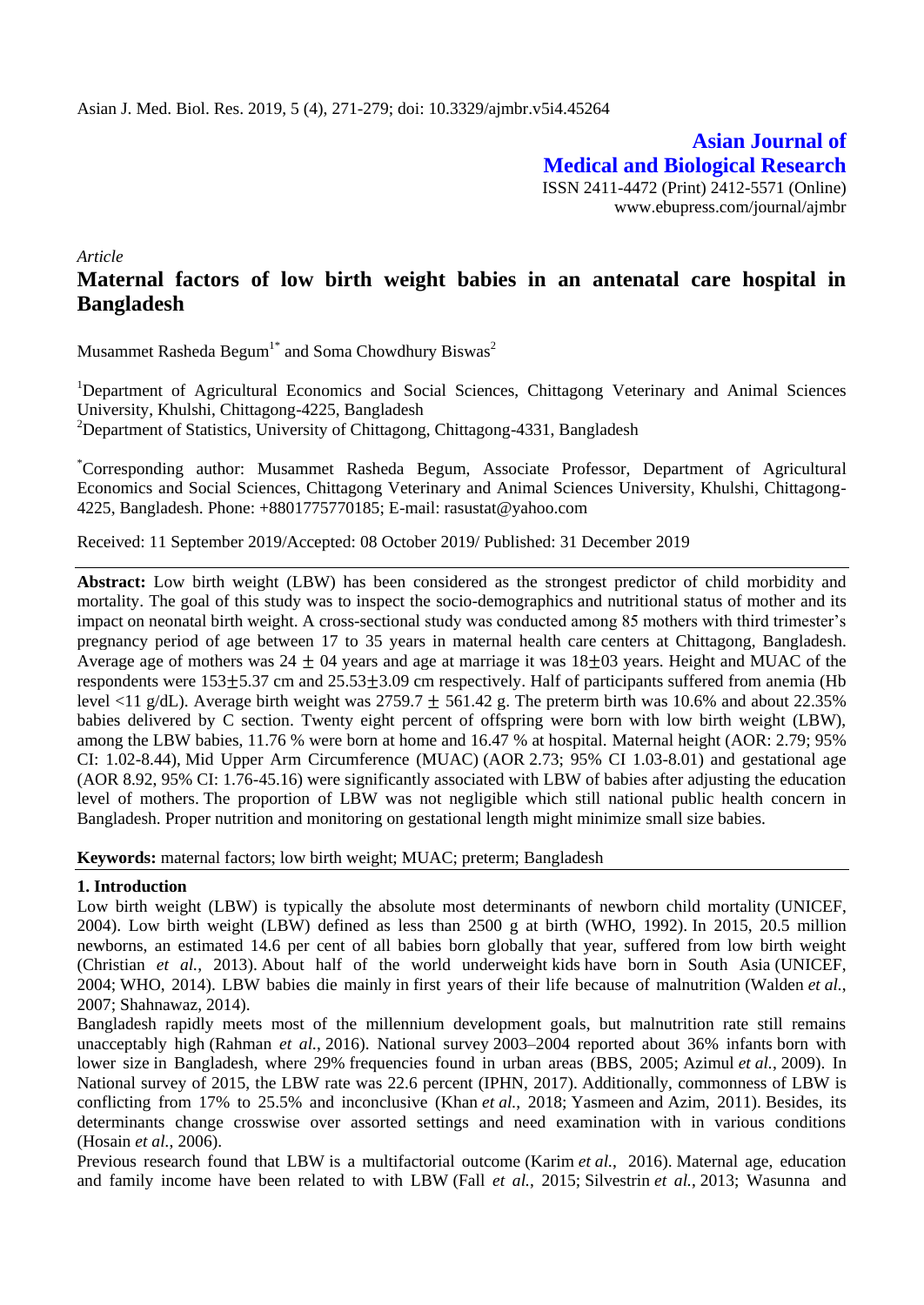Mohammed, 2002). Mothers with low MUAC and pre pregnancy BMI are more likely to deliver small babies (Mohanty *et al.*, 2006). In addition, antenatal hypertension, anemia and poor weight gain during pregnancy expand the danger of LBW (Badshah *et al.*, 2008; Feresu *et al.*, 2004). Obstetrical components of parity and gestational age likewise unequivocally connected with low birth weight (Hinkle *et al.*, 2014; Voigt *et al.*, 2004). In spite of the fact, indicators could be change among various settings and financial conditions.

Chittagong is the second largest city in Bangladesh. Many people have moved from rural area to the city and lead lower class life in city slums. They mostly took antenatal care from those types of low-cost maternity clinics. National study 2011 expressed most noteworthy recurrence (23%) of low birth weight found at Chittagong division (Haque *et al.*, 2015). According to existing literature, only one hospital based study was conducted in this setting which used only MUAC as hypothesized predictors of birth size (Ahmed *et al.*, 2000). But, other possible determinants could be contributed to the detrimental outcome. Understanding on the prevalence of LBW and its potential risk factors would be the key for developing and designing interventions to reduce the events of LBW.

# **2. Materials and Methods**

# **2.1. Study setting**

We conducted this study to know the events of LBW and its associated factors among mothers came to antenatal care clinic. We have selected one representative community clinic that provides low-cost services for pregnant women and children and located at the center of Chittagong city corporation Chittagong districts, 265 km from capital Dhaka. The total population of Chittagong district was 8,440,000 of 2011 census data (BBS, 2011). National survey 2011 stated highest rates (23%) of poor birth size found at Chittagong division (Haque *et al.*, 2015). Pregnant women who came to the clinic for regular health checkup invited to participate in this study.

### **2.2.Procedures and participants**

The study was conducted in accordance with the declaration of Helsinki, 1964. The study was approved and reviewed department of Statistics, University of Chittagong. Ethical clearance obtained from data collecting institution (Approval no.: 01: 01/09/2015). Right to withdraw from the study at any time, without any precondition was maintained. Trained investigators explained the study objectives to the women.

Of a total of 105 women contacted in third trimester pregnancy period, only 85 women agreed to participate and the rest of the women who refused to participate,  $19.05\%$  (N = 20) due to lack of time or lack of interest in participating in the study. Pregnant mothers were asked, and written consent was obtained from 85 mothers after discussing the purpose, concealment, assured that this research will not be harmful for them. Data were collected with a pre-tested structured questionnaire in room of clinic beside the checkup room. Technicians of clinic assisted to collect data and require average 10 minutes for each participant. Response rate of the study was 80.95%.

# **2.3. Study variables**

We collected data on socio-demographic of pregnant women, gestational age, mother's age, mother's age at married, mother's education, maternal height, pre-pregnancy weight, family income, maternal parity, and nutritional parameters including mid-upper arm circumference (MUAC), body mass index (BMI), and hemoglobin (Hb). We hypothesized that maternal age, education and family income, MUAC, pre pregnancy BMI, anemia and poor weight gain during pregnancy, parity and gestational age could be associated with LBW (Fall *et al.*, 2015; Silvestrin *et al.*, 2013; Wasunna and Mohammed, 2002; Mohanty *et al.*, 2006; Badshah *et al.*, 2008; Feresu *et al.*, 2004; Hinkle *et al.*, 2014; Voigt *et al.*, 2004).

# **2.4. Anthropometric measurement**

Height of women measured using portable Harpenden stadiometer (Holtain Ltd, London, UK) and categorized as  $\lt 151$  cm and  $\geq 151$  cm according to Kitange (1994). Mid-upper arm circumference (MUAC) measured with Talc insertion tape and classified into  $\leq 24$  cm and  $> 24$  (WHO 1995). We denoted <2500 gm as low birth weight (LBW) and  $\geq$ 2500 gm or (2500-4200) gm as normal birth weight (WHO, 1992). According to Engle & Kominiarek (2008) gestational age categorized as preterm (< 37 weeks) and term birth ( $\geq$  37 weeks). Data on maternal Hb concentration collected from lab report prescribed by doctors. We defined Hb level <11 g/dl as anemic and  $\geq 11$  g/dl as normal or nonanemic (Shirima and Kinabo, 2005).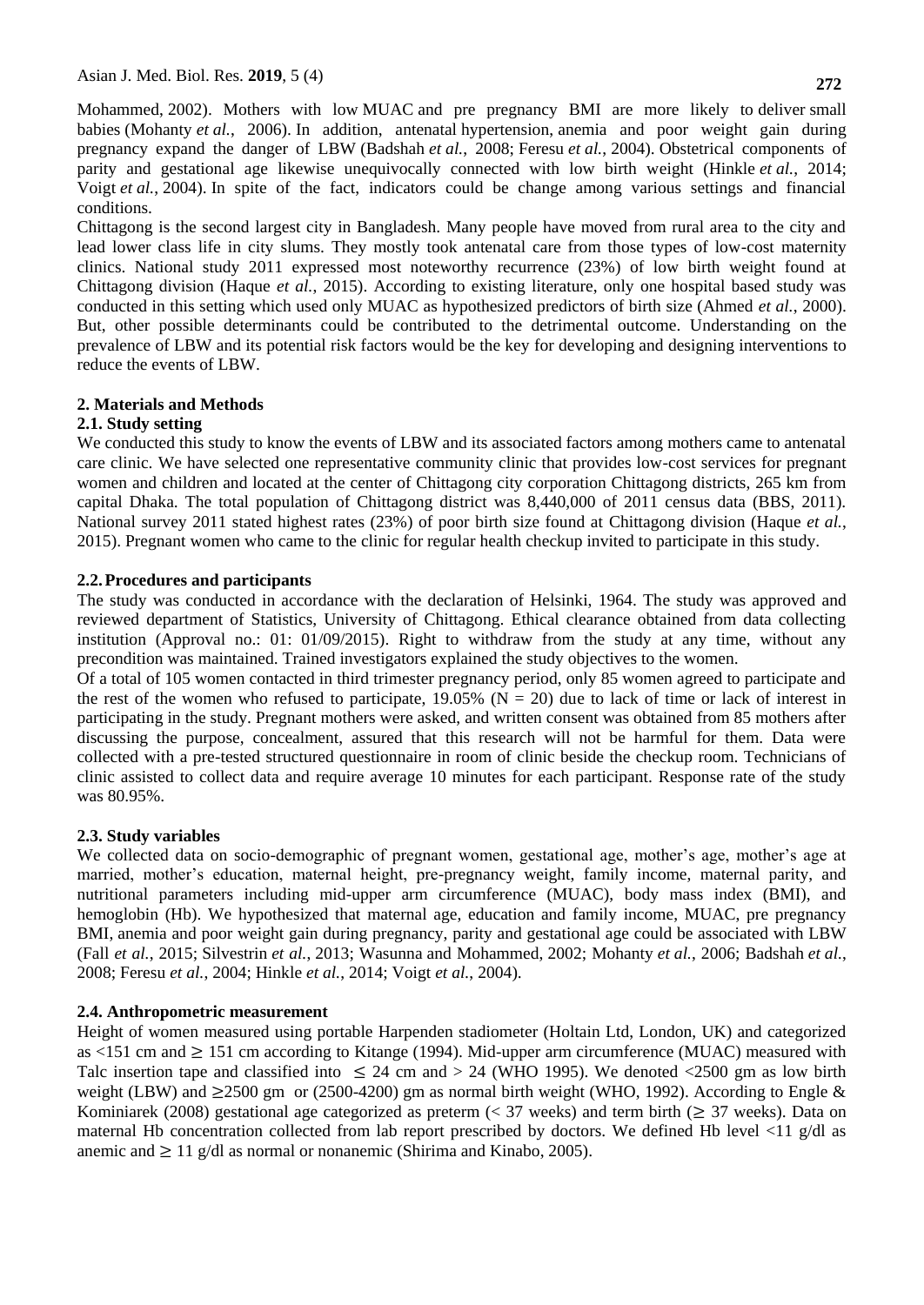### **2.5. Statistical analysis**

Frequency distributions, descriptive analysis (mean, standard deviation (SD), range) were calculated for all variables. Multiple linear regression model was used with step wise backward selection method. All assumptions (independence, homoscedasticity, normality and linearity) of final model were checked by graphically and formal test. We used studentized residuals test to detect any outlier in response variable. Leverage test was used to know any outlier in predictors. Bivariate analysis performed to check the association between birth weight and other covariates. Multiple logistic regression analysis conducted to measure the effect of covariates on birth weight. We checked the final model with Hosmer and Lemeshow goodness of fit test statistic. We used statistical software SAS 9.3 and R 2.14.0 and, considered 5% level of significance.

### **3. Results**

### **3.1. Characteristics of mothers and prevalence of LBW**

Average age of participants was 24 years (SD 4 years). Maximum mothers 44(41.1%) belonged to age between 21 to 25 years. Mean age of marriage was 18 years (SD 3 years). One half (51.4%) of the respondents get married at  $\leq 18$  years old. Mean pre-pregnancy weight was 50.48 kg (SD 9.29 kg). Illiterate or primary educated mothers comprised 19 (22.35%) of participants. Only 14 (13.1%) of respondents were employed.

Average height of the participant was 153 cm (SD 5.37 cm) whereas 32.7% (95% CI: 23.9; 42.5) subjects were less than 151 cm. According to the MUAC measurement, the average MUAC was 25.53 cm (SD 3.09 cm) while 39.3% (95% CI: 30.0; 49.2) mothers' was wasting, and 60.7% was normal. Of the interviewed, 64 mothers gave the blood for Hb analysis. Half  $(51.6\%; CI: 38.73; 64.25)$  of the them had the Hb level  $< 11$  g/dL.

Average birth weight was  $2759.7 \pm 561.42$  g. The preterm birth was 10.6% (95% CI: 4.96; 19.15). About 22.35 % babies delivered by C section and 71.77% mothers admitted hospital for child-birth. Prevalence of LBW was 28.23% (95% CI: 19.0; 39.04). Among the LBW babies, 11.76 % were born at home and 16.47 % at hospital.

### **3.2. Multiple regression analysis**

The final model of multiple regression analysis contained the parameters of age, education, parity and gestational age. Age, education and gestational age were positively associated with birth weight but contemporary parity was negatively associated with birth weight. In general, a unit change of age, education level and gestational age corresponding to increases 75.4 gm, 85.37 gm and 88.66 gm birth weight respectively (Table 1). On the contrary, if expect one more child then the probability of birth weight decreases 309.94 gm (Table 1). After fitting the model all assumptions of the regression model was checked (Figure 1) and the model satisfies the normality, equality of the variance or homoscedasticity, independence of the residual and linearity of the model by the Shapiro-Wilk test, Levene test, Durbin Watson test and lack of fit test respectively. No outlier was found regarding response variable and predictors.

| <b>Parameters</b>                  | <b>Estimate</b> | <b>Standard Error</b> | Pr >  t |
|------------------------------------|-----------------|-----------------------|---------|
| Intercept                          | $-1073.1$       | 1038.4                | 0.3046  |
| Age of mother (in years)           | 75.3954         | 26.306                | 0.0053  |
| Education                          | 85.3657         | 39.5086               | 0.0338  |
| Parity                             | $-309.94$       | 115.243               | 0.0087  |
| Gestational age at birth (in week) | 88.6578         | 22.738                | 0.0002  |

| Table 1. Parameter estimates of LBW using multiple regression model. |
|----------------------------------------------------------------------|
|----------------------------------------------------------------------|

### **3.3. Univariate analysis of influencing factors of birth weight (BW)**

We used chi-square test to examine the association between birth weight and other covariates (Table 2). When the cell frequency was less than 5, the Fisher Exact test was performed as alternative to chi-square test. A significant association ( $P=0.014$ ) between birth weight and gestational age was observed. Marginal significant association found between birth weight and maternal height and MUAC.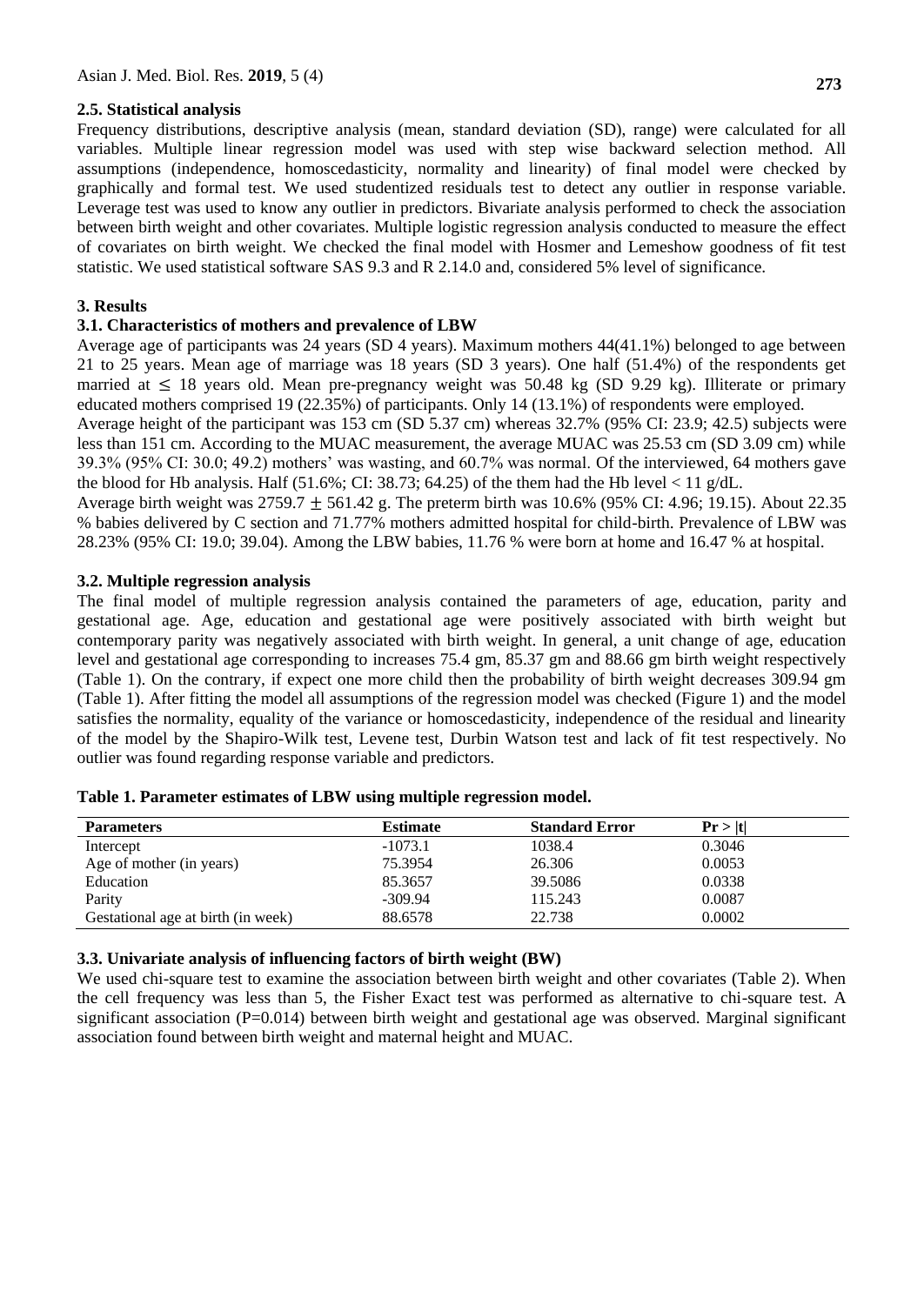| <b>Parameters</b>                  |                            | <b>Birth Weight</b>      | Chi-square | P-value                      |
|------------------------------------|----------------------------|--------------------------|------------|------------------------------|
|                                    | $Low \ (<2500 \text{ gm})$ | Normal ( $\geq$ 2500 gm) |            |                              |
|                                    | N(%)                       | N(%)                     |            |                              |
| Age (in years)                     |                            |                          |            |                              |
| $\leq 20$                          | 6(7.06)                    | 15(17.65)                |            | $0.329^{\rm FET}$            |
| $21 - 25$                          | 14 (16.47)                 | 26 (30.59)               |            |                              |
| $>25$                              | 4(4.71)                    | 20 (23.53)               |            |                              |
| Age at marriage (in years)         |                            |                          |            |                              |
| $\leq 18$                          | 11(12.9)                   | 34(40)                   | 0.678      | 0.410                        |
| >18                                | 13(15.3)                   | 27(31.8)                 |            |                              |
| <b>Education</b>                   |                            |                          |            |                              |
| Illiterate                         | 2(2.35)                    | 5(5.88)                  |            | $0.526^{\rm FET}$            |
| Primary                            | 3(3.53)                    | 9(10.59)                 |            |                              |
| Secondary                          | 16(18.82)                  | 31 (36.47)               |            |                              |
| Higher secondary & above           | 3(3.53)                    | 16 (18.82)               |            |                              |
| <b>Employment status</b>           |                            |                          |            |                              |
| Employed                           | 3(3.53)                    | 9(10.59)                 |            | $0.788^{\rm FET}$            |
| Unemployed                         | 21 (24.71)                 | 52(61.18)                |            |                              |
| Height (cm)                        |                            |                          |            |                              |
| <151                               | 10(11.76)                  | 13 (15.29)               | 3.616      | $0.057^{MS}$                 |
| $\geq 151$                         | 14 (16.47)                 | 48 (56.47)               |            |                              |
| Mid Upper Arm Circumference (MUAC) |                            |                          |            |                              |
| $\leq 24$                          | 13 (15.29)                 | 19(22.35)                | 3.888      | $0.049^{MS}$                 |
| >24                                | 11 (12.94)                 | 42 (49.41)               |            |                              |
| Hemoglobin $(g/dL)$ (N=54)         |                            |                          |            |                              |
| <11                                | 4(7.41)                    | 26(48.15)                |            | $0.105$ FET                  |
| $\geq 11$                          | 8 (14.81)                  | 16(29.63)                |            |                              |
| <b>Parity</b>                      |                            |                          |            |                              |
| Nulliparous                        | 11 (12.94)                 | 23 (27.06)               |            | $0.8450\;\mbox{FET}$         |
| Primiparous                        | 10(11.76)                  | 30 (35.29)               |            |                              |
| Multiparous                        | 3(3.53)                    | 8(9.41)                  |            |                              |
| <b>Gestational age at birth</b>    |                            |                          |            |                              |
| Preterm $(< 37 w)$                 | 6(7.06)                    | 4(4.71)                  |            | $0.014\,^{\ast\mathrm{FET}}$ |
| Term $(\geq 37 \text{ w})$         | 18 (21.18)                 | 57 (67.06)               |            |                              |

**Table 2. Association between birth weight and other covariates of mothers in an antenatal care clinic, Chittagong, Bangladesh (N=85).**

**FET=Fisher Exact Test; MS=Marginally significant \* Significant at P<0.05**

#### **3.4. Multiple logistic regression analysis of influencing factors of low birth weight**

Parameter estimates from multiple logistic regression model was shown in Table 3. Maternal height, MUAC and gestational age were significantly associated with low birth weight of infants after adjusting the education. The probability of low birth weight was 2.79, 2.73, 8.92 times higher for the respondents of height < 151 cm, MUAC  $\leq$  24 cm and gestational age at birth < 37 weeks compared to height  $\geq$  151 cm, MUAC > 24 and gestational age at birth  $\geq$  37 weeks respectively. A Hosmer and Lemeshow test (P = 0.51) indicated that the model fit the data well. All the parameters of fitted model were significant tested by Likelihood ratio test by comparing null model and saturated model (Chi-square=14.36, P-value=0.006).

| <b>Parameters</b>                                                                                                                                                                                                                                                                                | Estimate | <b>Standard Error</b> | <b>P-value</b> | <b>OR (95% CI)</b> |
|--------------------------------------------------------------------------------------------------------------------------------------------------------------------------------------------------------------------------------------------------------------------------------------------------|----------|-----------------------|----------------|--------------------|
| Height of mother $\leq 151$ cm <sup>a</sup>                                                                                                                                                                                                                                                      | 1.026    | 0.565                 | 0.034          | $2.79(1.02-8.44)$  |
| MUAC $\leq$ 24 cm <sup>b</sup>                                                                                                                                                                                                                                                                   | 1.004    | 0.549                 | 0.027          | $2.73(1.03-8.01)$  |
| Gestational age $\langle 37 \text{ w} \rangle^{\circ}$                                                                                                                                                                                                                                           | 2.188    | 0.828                 | 0.008          | $8.92(1.76-45.16)$ |
| Education below secondary <sup>d</sup>                                                                                                                                                                                                                                                           | 0.069    | 0.655                 | 0.566          | $1.07(0.30-3.87)$  |
| $\mathbf{a}$ and $\mathbf{a}$ and $\mathbf{a}$ and $\mathbf{a}$ and $\mathbf{a}$ and $\mathbf{a}$ and $\mathbf{a}$ and $\mathbf{a}$ and $\mathbf{a}$ and $\mathbf{a}$ and $\mathbf{a}$ and $\mathbf{a}$ and $\mathbf{a}$ and $\mathbf{a}$ and $\mathbf{a}$ and $\mathbf{a}$ and $\mathbf{a}$ and |          |                       |                | $\mathbb{R}$       |

Height of  $\geq$ 151 cm as reference or comparison group.  $b$  MUAC >24cm as reference or comparison group.  $c$  Gestational  $age \geq 37$  weeks as reference or comparison group. <sup>d</sup> Secondary and above as reference or comparison group.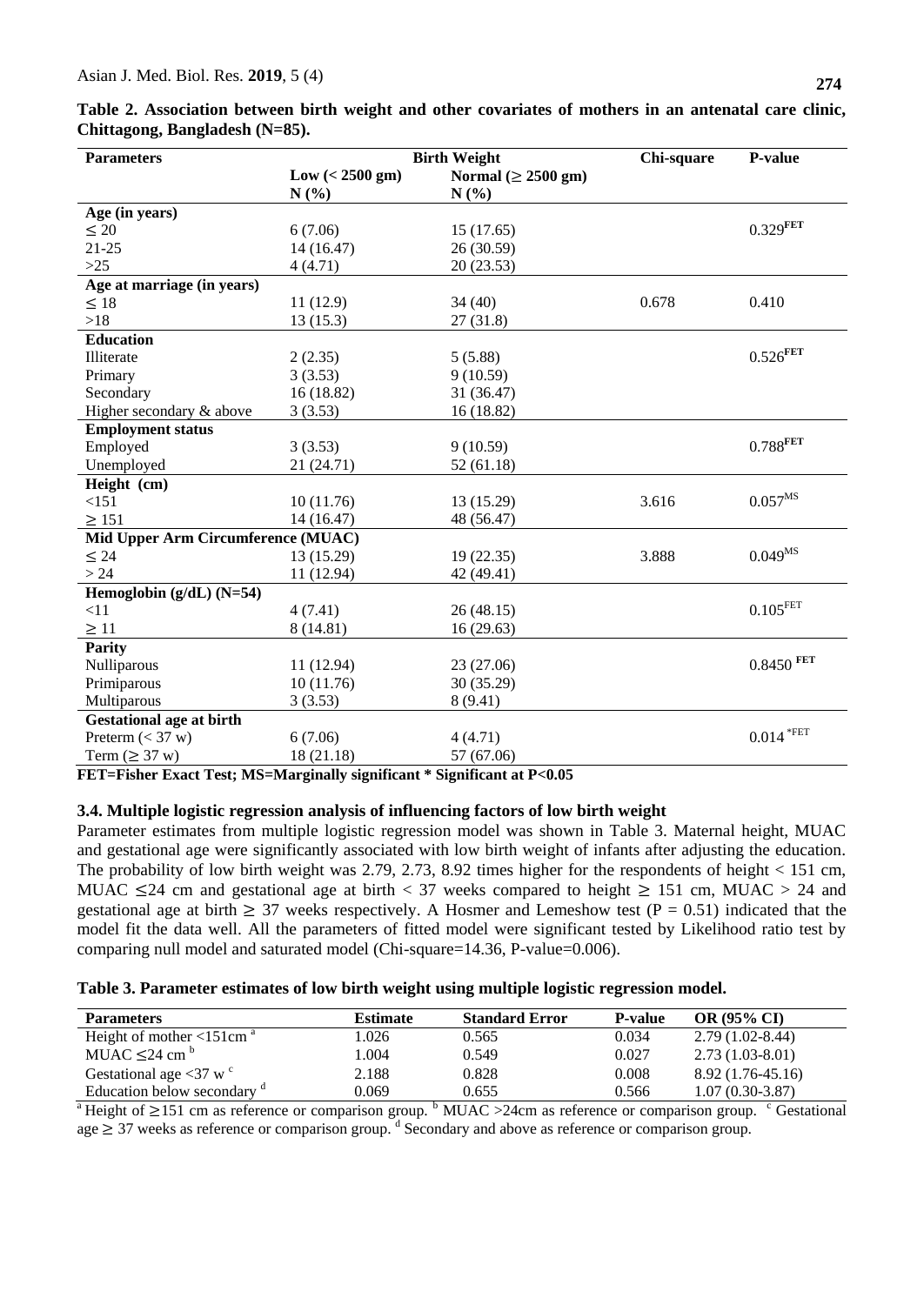

**Figure 1. Normality, independence and homoscedasticity checked by using graphical method.**

#### **4. Discussion**

This study explores the prevalence and determinants of LBW among low income city mothers. Findings showed that twenty eight percent of neonates were smaller in weight. Maternal height, gestational age and MUAC were associated with this birth outcome.

National survey 2011 found 23% LBW in the Chittagong District (Haque *et al.*, 2015). This study revealed slightly higher prevalence. It was similar 28.3% in demographic Surveillance of Ethiopia and 27% in Nepal (Assefa *et al.*, 2012; Sharma *et al.*, 2015). Our higher prevalence might be due to lower socio-economy of the participants. About half of our participants came from the family income below 10000 BD TK. Money is key to get access to facilities, food and services may lead mothers fit for child birth.

Recent reviews have suggested that mother's nutritional status positively affected LBW (da Silva Lopes *et al.*, 2017). Present study shows that the risk of LBW was 2.73 times higher for MUAC  $\lt$  24 cm than > 24 cm. Sebayang *et al*. (2012) found that MUAC was closely associated with LBW among Indonesian babies. Similar result shown among the newborn in a materninity hospital of Zibabwe (Feresu *et al.*, 2015). Nutritional management of mother during pregnancy has a strong role to reduce the LBW (Ramakrishnan, 2004). Research in Bangladesh noted LBW as determinants of malnutrition of under-five children (Rahman *et al.*, 2016). Nutritional care on pregnant mother can lower LBW as well as malnutrition of under- five children in this area. Research in few Nordic countries has shown that maternal height was significantly associated with birth weight (Zhang *et al.*, 2015). We found 2.79 times higher LBW in the mothers height of  $\leq$  151 cm then >151 cm in our

investigation. Similar finding was observed in Sudanese newborn (Elshibly and Schmalisch, 2008). Although,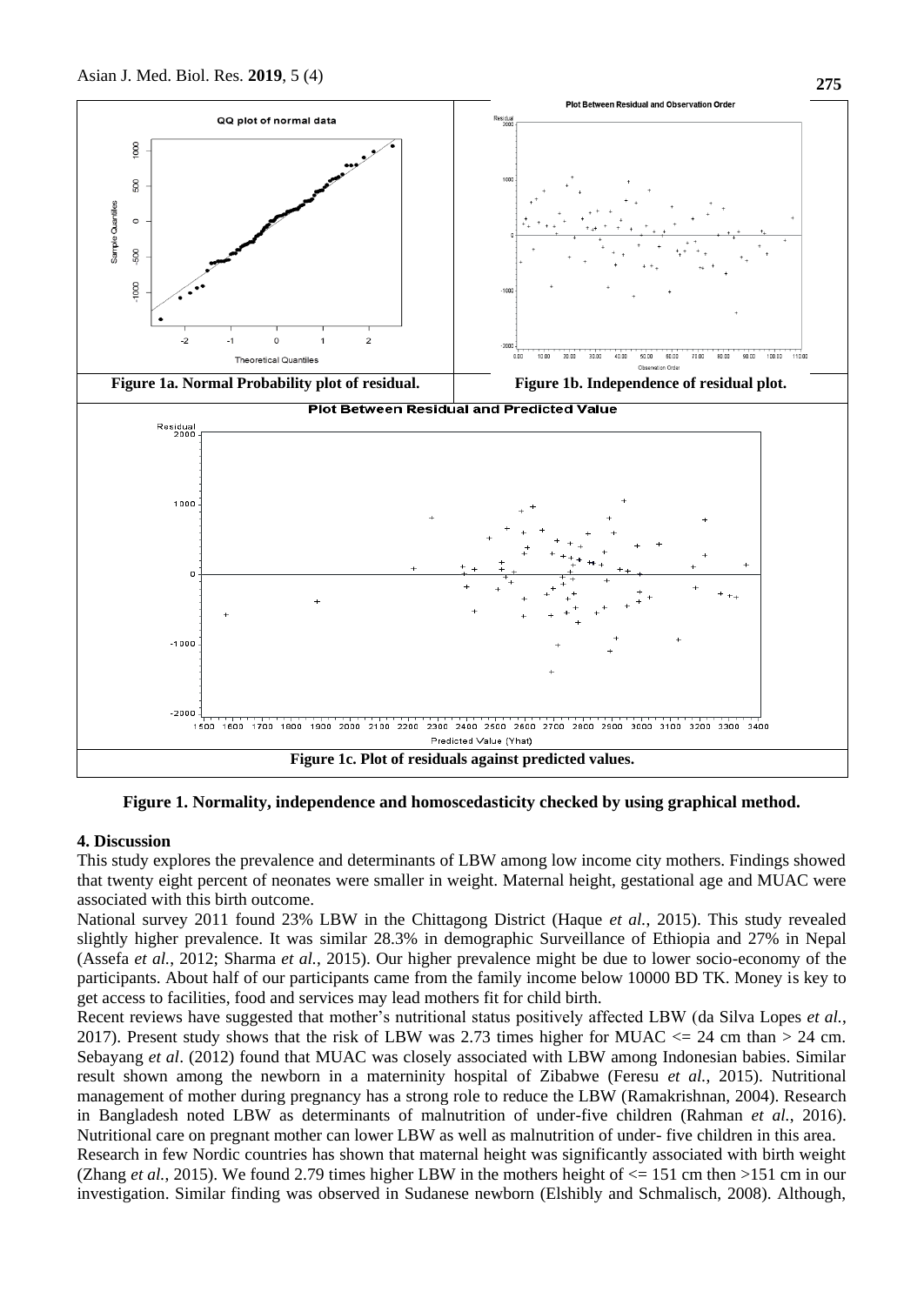Veena *et al.* (2004) pointed out that infant size is influenced by paternal rather than maternal height while Voigt *et al.* (2004) stated that influence of paternal characteristics is negligible. Shorter women may have a small uterus size which may limiting fetal growth (Zhang *et al.* 2007) or height reflect a nutritional condition indirectly effect on fetal growth in uterus (Subramanian *et al.* 2009).

Investigation showed that Bangladesh is one of leading countries for small-for-gestational-age infants (Lee *et al.* 2013). We observed low birth weight was 8.92 times higher for Gestational age at birth  $\lt$  =37 weeks than >37 weeks. Similarly gestational age considered as a significant contributor to birth weight in in the United States (Donahue, 2010). Elshibly and Schmalisch (2008) found that gestational age and LBW was significantly associated.

Several studies have reported increased risks of low birth weight (LBW) among offspring of adolescent mother (Chen *et al.*, 2007; Haldre *et al.*, 2007). We observed an association of maternal age with birth weight of infant. Another study of Britto *et al.* (2013) showed that age of less than 20 years was more likely to have LBW baby than  $\geq$  20 years. Another study was found that the birth weights are different with different age (Tabrizi and Saraswathi, 2012). In this study, more than half 55 (51.4%) of the respondents were married while as  $\leq 18$  y old. Many studies showed that children of young mother have an increased risk of low birth weight and preterm birth (Fall *et al.*, 2015).

Socio-economic variables have long been known to influence the outcome at birth (Elshibly and Schmalisch, 2008). We found a positive association of maternal education with LBW of child. In Bangladesh, maternal formal education led to decrease in child stunting (Semba *et al.*, 2008). Another study by Rahman *et al.* (2016) shown higher education of mother strongly associated with LBW of babies in a nationally represented survey in Bangladesh. Education acts as gate way for awareness leads mother to cope up the challenges of pregnancy resulting better outcome. Parity was negatively associated with birth weight in our study. Previous studies found lowest birth weights among infants of nulliparous women (Shah, 2010; Melve *et al.*, 2002; Pedersen *et al.*, 2007). Hinkle *et al.* (2014) noted that birth weight continued to increase minimally up to third parity. Our study was not free from limitations. This hospital based study may narrow its generalization. All participants were not educated might left some information bias.

#### **5. Conclusions**

Maternal height, MUAC and gestational age were major determinants of birth size. Improving and monitoring the nutritional status of women particularity pregnant women would lower the incident. Results of this study suggest future study to identify risk factors of pregnancy malnutrition and premature delivery. We expected our findings will help decision makers to design and implement policy to reduce incidence of LBW babies in similar settings of Bangladesh and other developing countries.

#### **Acknowledgements**

The authors are very grateful to the study participants and head of the health care center to access the work. All health care promoters were acknowledged for their cooperation during collection of necessary information from participants.

#### **Conflict of interest**

None to declare.

#### **References**

- Ahmed FU, E Karim and SN Bhuiyan, 2000. Mid-arm circumference at birth as predictor of low birth weight and neonatal mortality. J. Biol. Sci., 32: 487-493.
- Assefa N, Y Berhane and A Worku, 2012. Wealth status, mid upper arm circumference (MUAC) and antenatal care (ANC) are determinants for low birth weight in Kersa, Ethiopia. PLoS ONE, 7: e39957.
- Azimul S, A Matin, J Shabnam, S Shamianaz and M Bannerje, 2009. Maternal factors affecting low birth weight in urban area of Bangladesh. Journal of Dhaka Medical College, 18: 64–69.
- Badshah S, L Mason, K Mckelvie, R Payne and PJ Lisboa, 2008. Risk Factors for low birth weight in the public-hospitals at Peshawar, NWFP-Pakistan. BMC Public Health, 8: 1–10.
- BBS, 2005. Bangladesh Bureau of Statistics. National Low Birth Weight Survey of Bangladesh 2003–2004. Planning division, Ministry of Planning, Government of the People's Republic of Bangladesh.
- BBS, 2011. Bangladesh Bureau of Statistics. Population and Housing Census. Bangladesh Bureau of Statistics; 2015. Available from:<http://www.citypopulation.de/Bangladesh-Mun.html>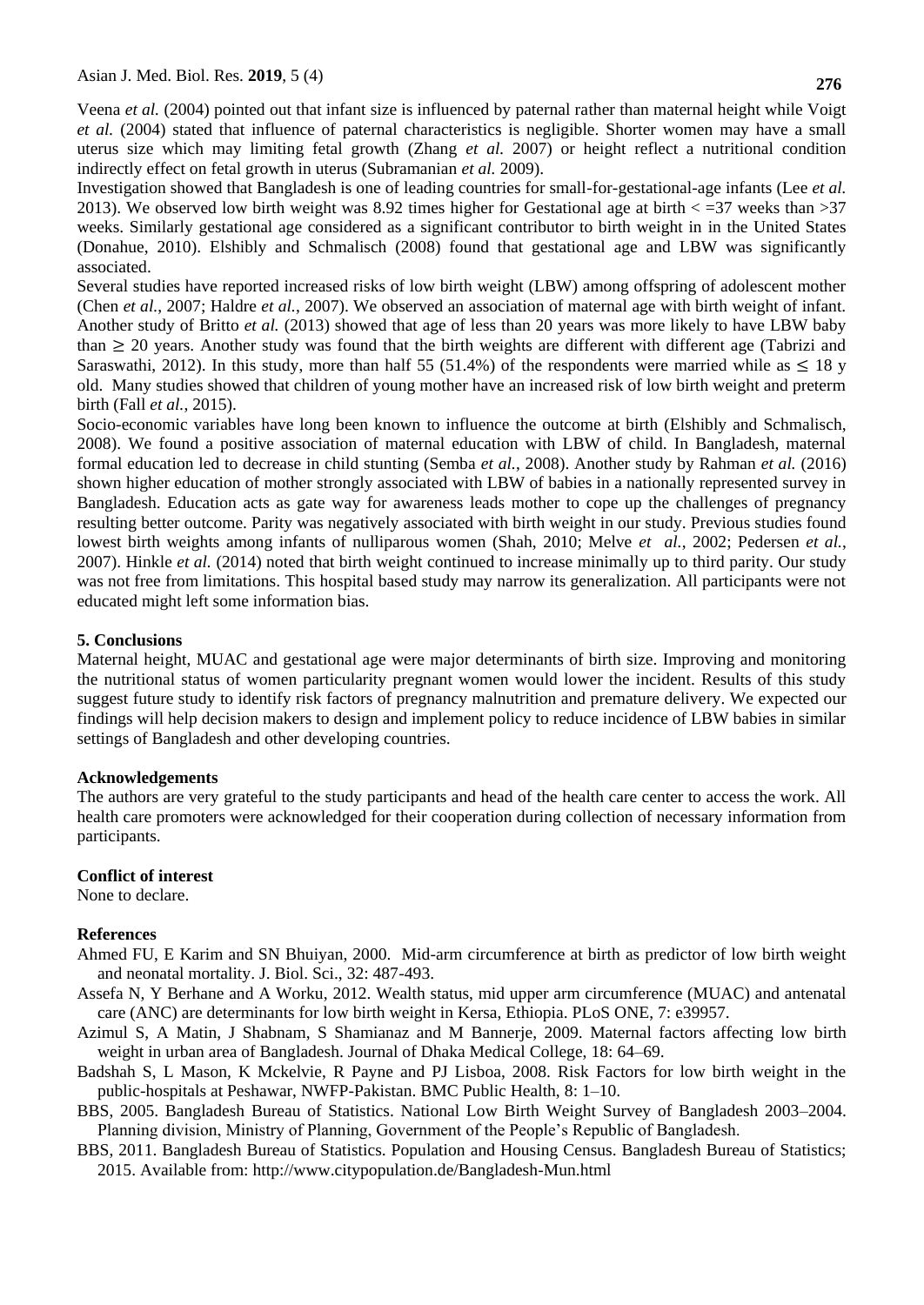- Britto RPdA, TMT Florêncio, AA Benedito Silva, R Sesso, JC Cavalcante and AL Sawaya, 2013. Influence of Maternal Height and Weight on Low Birth Weight: A Cross-Sectional Study in Poor Communities of Northeastern Brazil. PLoS ONE, 8: e80159.
- Chen XK, SW Wen, N Fleming, K Demissie, GG Rhoads and M Walker, 2007. Teenage pregnancy and adverse birth outcomes: a large population based retrospective cohort study. Int. J. Epidemiol., 36: 368-373.
- Christian P, SE Lee, M Donahue Angel, LS Adair, SE [Arifeen,](https://www.ncbi.nlm.nih.gov/pubmed/?term=Arifeen%20SE%5BAuthor%5D&cauthor=true&cauthor_uid=23920141) P [Ashorn,](https://www.ncbi.nlm.nih.gov/pubmed/?term=Ashorn%20P%5BAuthor%5D&cauthor=true&cauthor_uid=23920141) FC [Barros,](https://www.ncbi.nlm.nih.gov/pubmed/?term=Barros%20FC%5BAuthor%5D&cauthor=true&cauthor_uid=23920141) CH [Fall ,](https://www.ncbi.nlm.nih.gov/pubmed/?term=Fall%20CH%5BAuthor%5D&cauthor=true&cauthor_uid=23920141) WW [Fawzi,](https://www.ncbi.nlm.nih.gov/pubmed/?term=Fawzi%20WW%5BAuthor%5D&cauthor=true&cauthor_uid=23920141) W [Hao,](https://www.ncbi.nlm.nih.gov/pubmed/?term=Hao%20W%5BAuthor%5D&cauthor=true&cauthor_uid=23920141) G [Hu,](https://www.ncbi.nlm.nih.gov/pubmed/?term=Hu%20G%5BAuthor%5D&cauthor=true&cauthor_uid=23920141) JH [Humphrey,](https://www.ncbi.nlm.nih.gov/pubmed/?term=Humphrey%20JH%5BAuthor%5D&cauthor=true&cauthor_uid=23920141) L [Huybregts,](https://www.ncbi.nlm.nih.gov/pubmed/?term=Huybregts%20L%5BAuthor%5D&cauthor=true&cauthor_uid=23920141) CV [Joglekar,](https://www.ncbi.nlm.nih.gov/pubmed/?term=Joglekar%20CV%5BAuthor%5D&cauthor=true&cauthor_uid=23920141) SK [Kariuki,](https://www.ncbi.nlm.nih.gov/pubmed/?term=Kariuki%20SK%5BAuthor%5D&cauthor=true&cauthor_uid=23920141) P [Kolsteren,](https://www.ncbi.nlm.nih.gov/pubmed/?term=Kolsteren%20P%5BAuthor%5D&cauthor=true&cauthor_uid=23920141) GV [Krishnaveni,](https://www.ncbi.nlm.nih.gov/pubmed/?term=Krishnaveni%20GV%5BAuthor%5D&cauthor=true&cauthor_uid=23920141) E [Liu,](https://www.ncbi.nlm.nih.gov/pubmed/?term=Liu%20E%5BAuthor%5D&cauthor=true&cauthor_uid=23920141) R [Martorell,](https://www.ncbi.nlm.nih.gov/pubmed/?term=Martorell%20R%5BAuthor%5D&cauthor=true&cauthor_uid=23920141) D [Osrin,](https://www.ncbi.nlm.nih.gov/pubmed/?term=Osrin%20D%5BAuthor%5D&cauthor=true&cauthor_uid=23920141) LA [Persson,](https://www.ncbi.nlm.nih.gov/pubmed/?term=Persson%20LA%5BAuthor%5D&cauthor=true&cauthor_uid=23920141) U [Ramakrishnan,](https://www.ncbi.nlm.nih.gov/pubmed/?term=Ramakrishnan%20U%5BAuthor%5D&cauthor=true&cauthor_uid=23920141) L [Richter,](https://www.ncbi.nlm.nih.gov/pubmed/?term=Richter%20L%5BAuthor%5D&cauthor=true&cauthor_uid=23920141) D [Roberfroid,](https://www.ncbi.nlm.nih.gov/pubmed/?term=Roberfroid%20D%5BAuthor%5D&cauthor=true&cauthor_uid=23920141) A [Sania,](https://www.ncbi.nlm.nih.gov/pubmed/?term=Sania%20A%5BAuthor%5D&cauthor=true&cauthor_uid=23920141) FO [Ter Kuile,](https://www.ncbi.nlm.nih.gov/pubmed/?term=Ter%20Kuile%20FO%5BAuthor%5D&cauthor=true&cauthor_uid=23920141) J [Tielsch,](https://www.ncbi.nlm.nih.gov/pubmed/?term=Tielsch%20J%5BAuthor%5D&cauthor=true&cauthor_uid=23920141) CG [Victora,](https://www.ncbi.nlm.nih.gov/pubmed/?term=Victora%20CG%5BAuthor%5D&cauthor=true&cauthor_uid=23920141) CS [Yajnik,](https://www.ncbi.nlm.nih.gov/pubmed/?term=Yajnik%20CS%5BAuthor%5D&cauthor=true&cauthor_uid=23920141) H [Yan,](https://www.ncbi.nlm.nih.gov/pubmed/?term=Yan%20H%5BAuthor%5D&cauthor=true&cauthor_uid=23920141) L [Zeng a](https://www.ncbi.nlm.nih.gov/pubmed/?term=Zeng%20L%5BAuthor%5D&cauthor=true&cauthor_uid=23920141)nd RE [Black,](https://www.ncbi.nlm.nih.gov/pubmed/?term=Black%20RE%5BAuthor%5D&cauthor=true&cauthor_uid=23920141) 2013. Risk of childhood undernutrition related to small-for-gestational age and preterm birth in low- and middle-income countries. [Int. J.](https://www.ncbi.nlm.nih.gov/pubmed/23920141)  [Epidemiol.,](https://www.ncbi.nlm.nih.gov/pubmed/23920141) 42: 1340-55.
- da Silva Lopes K, E Ota, P Shakya, A Dagvadorj, OO Balogun, JP Peña-Rosas, LM De-Regil and R Mori, 2017. Effects of nutrition interventions during pregnancy on low birth weight: an overview of systematic reviews. BMJ Global Health, 2**:** e000389.
- [Donahue](https://www.ncbi.nlm.nih.gov/pubmed/?term=Donahue%20SM%5BAuthor%5D&cauthor=true&cauthor_uid=20093911) SMA, KP [Kleinman,](https://www.ncbi.nlm.nih.gov/pubmed/?term=Kleinman%20KP%5BAuthor%5D&cauthor=true&cauthor_uid=20093911) MW [Gillman](https://www.ncbi.nlm.nih.gov/pubmed/?term=Gillman%20MW%5BAuthor%5D&cauthor=true&cauthor_uid=20093911) and E [Oken,](https://www.ncbi.nlm.nih.gov/pubmed/?term=Oken%20E%5BAuthor%5D&cauthor=true&cauthor_uid=20093911) 2010. Trends in birth weight and gestational length among singleton term births in the United States 1990–2005. [Obstet. Gynecol., 115: 357–364.](https://www.ncbi.nlm.nih.gov/entrez/eutils/elink.fcgi?dbfrom=pubmed&retmode=ref&cmd=prlinks&id=20093911)
- Elshibly EM and G Schmalisch, 2008. The effect of maternal anthropometric characteristics and social factors on gestational age and birth weight in Sudanese newborn infants. BMC Public Health, 8: 244.
- Engle WA and MA Kominiarek, 2008. Late Preterm Infants, Early Term Infants, and Timing of Elective Deliveries. Clin. Perinatol., 35: 325–341.
- Fall CHD, HS Sachdev, C Osmond, MCR Mendez, C Victora, R Martorell, AD Stein, S Sinha, N Tandon, L Adair, I Bas, S Norris and LM Richter, 2015. Association between maternal age at childbirth and child and adult outcomes in the offspring: a prospective study in five low-income and middle-income countries (COHORTS collaboration). Lancet Glob. Health, 3: e366–77
- Feresu SA, SD Harlow and GB Woelk, 2015. Risk Factors for Low Birthweight in Zimbabwean Women: A Secondary Data Analysis. PLoS ONE, 10: e0129705.
- Feresu SA, SD Harlow, K Welch and BW Gillespie, 2004. Incidence of and sociodemographic risk factors for stillbirth, preterm birth and low birth weight among Zimbabwean women. Harare, Zimbabwe. Pediatric and Prenatal Epidemiology, 18: 154–163.
- Haldre K, K Rahu, H Karro and M Rahu, 2007. Is a poor pregnancy outcome related to young maternal age? A study of teenagers in Estonia during the period of major socio-economic changes (from 1992 to 2002). European Journal of Obstetrics, Gynecology, and Reproductive Biology, 131: 45-51.
- Haque SMR, S Tisha and N Huq, 2015. Low Birth Weight Accompanying Less Antenatal Care in Bangladesh with Substantial Divisional Variation: Evidence from BDHS – 2011. Public Health Research, 5: 184-191.
- Hinkle SN, PS Albert, P Mendola, LA Sjaarda, E Yeung, NS Boghossian and SK Laughon, 2014. The association between parity and birthweight in a longitudinal consecutive pregnancy cohort. Paediatr. Perinat. Epidemiol., 28: 106–115.
- Hosain GMM, N Chatterjee, A Begum and SC Saha, 2006. Factors Associated with Low Birthweight in Rural Bangladesh. *Journal of Tropical Pediatrics*, 52: 87–91.
- IPHN, 2017. Institute of Public Health Nutrition, National Low Birth Weight Survey 2015, Directorate General of Health Services, Ministry of Health & Family Welfare, Government of Bangladesh, [http://ssmfbd.org/images/pdf/national\\_low\\_birth\\_weight%20\\_survey.pdf](http://ssmfbd.org/images/pdf/national_low_birth_weight%20_survey.pdf)
- Janjua ZN, E Delzell and RR Larson, 2008. Deteminats of low birth weight in Urban Pakistan. In: Nutrition PH, editor. Birmingham Al, USA: UAB.EDU.
- Karim MR, MNI Mondal, MM Rana, H Karmaker, P Bharati and MG Hossain, 2016. Child birth weight in Bangladesh 257 maternal factors are important predictors of low birth weight: evidence from Bangladesh demographic & health survey-2011. Mal. J. Nutr., 22: 257-265.
- Khan JR, MM Islam, N Awan and O Muurlink, 2018. Analysis of low birth weight and its co-variants in Bangladesh based on a sub-sample from nationally representative survey. BMC Pediatrics, 18:100.
- Kitange D, 1993. "Adolescent health and nutrition." Proceedings of the National Maternal Nutrition Workshop, January 11-15, pp. 145.
- [Lee AC,](https://www.ncbi.nlm.nih.gov/pubmed/?term=Lee%20AC%5BAuthor%5D&cauthor=true&cauthor_uid=25103583) J [Katz,](https://www.ncbi.nlm.nih.gov/pubmed/?term=Katz%20J%5BAuthor%5D&cauthor=true&cauthor_uid=25103583) H [Blencowe,](https://www.ncbi.nlm.nih.gov/pubmed/?term=Blencowe%20H%5BAuthor%5D&cauthor=true&cauthor_uid=25103583) S [Cousens,](https://www.ncbi.nlm.nih.gov/pubmed/?term=Cousens%20S%5BAuthor%5D&cauthor=true&cauthor_uid=25103583) N [Kozuki,](https://www.ncbi.nlm.nih.gov/pubmed/?term=Kozuki%20N%5BAuthor%5D&cauthor=true&cauthor_uid=25103583) JP [Vogel,](https://www.ncbi.nlm.nih.gov/pubmed/?term=Vogel%20JP%5BAuthor%5D&cauthor=true&cauthor_uid=25103583) L [Adair,](https://www.ncbi.nlm.nih.gov/pubmed/?term=Adair%20L%5BAuthor%5D&cauthor=true&cauthor_uid=25103583) AH [Baqui,](https://www.ncbi.nlm.nih.gov/pubmed/?term=Baqui%20AH%5BAuthor%5D&cauthor=true&cauthor_uid=25103583) ZA [Bhutta,](https://www.ncbi.nlm.nih.gov/pubmed/?term=Bhutta%20ZA%5BAuthor%5D&cauthor=true&cauthor_uid=25103583) LE [Caulfield,](https://www.ncbi.nlm.nih.gov/pubmed/?term=Caulfield%20LE%5BAuthor%5D&cauthor=true&cauthor_uid=25103583) P [Christian,](https://www.ncbi.nlm.nih.gov/pubmed/?term=Christian%20P%5BAuthor%5D&cauthor=true&cauthor_uid=25103583) SE [Clarke,](https://www.ncbi.nlm.nih.gov/pubmed/?term=Clarke%20SE%5BAuthor%5D&cauthor=true&cauthor_uid=25103583) M [Ezzati,](https://www.ncbi.nlm.nih.gov/pubmed/?term=Ezzati%20M%5BAuthor%5D&cauthor=true&cauthor_uid=25103583) W [Fawzi,](https://www.ncbi.nlm.nih.gov/pubmed/?term=Fawzi%20W%5BAuthor%5D&cauthor=true&cauthor_uid=25103583) R [Gonzalez,](https://www.ncbi.nlm.nih.gov/pubmed/?term=Gonzalez%20R%5BAuthor%5D&cauthor=true&cauthor_uid=25103583) L [Huybregts,](https://www.ncbi.nlm.nih.gov/pubmed/?term=Huybregts%20L%5BAuthor%5D&cauthor=true&cauthor_uid=25103583) S [Kariuki,](https://www.ncbi.nlm.nih.gov/pubmed/?term=Kariuki%20S%5BAuthor%5D&cauthor=true&cauthor_uid=25103583) P [Kolsteren,](https://www.ncbi.nlm.nih.gov/pubmed/?term=Kolsteren%20P%5BAuthor%5D&cauthor=true&cauthor_uid=25103583) J [Lusingu,](https://www.ncbi.nlm.nih.gov/pubmed/?term=Lusingu%20J%5BAuthor%5D&cauthor=true&cauthor_uid=25103583) T [Marchant,](https://www.ncbi.nlm.nih.gov/pubmed/?term=Marchant%20T%5BAuthor%5D&cauthor=true&cauthor_uid=25103583) M [Merialdi,](https://www.ncbi.nlm.nih.gov/pubmed/?term=Merialdi%20M%5BAuthor%5D&cauthor=true&cauthor_uid=25103583) A [Mongkolchati,](https://www.ncbi.nlm.nih.gov/pubmed/?term=Mongkolchati%20A%5BAuthor%5D&cauthor=true&cauthor_uid=25103583) LC [Mullany,](https://www.ncbi.nlm.nih.gov/pubmed/?term=Mullany%20LC%5BAuthor%5D&cauthor=true&cauthor_uid=25103583) J [Ndirangu,](https://www.ncbi.nlm.nih.gov/pubmed/?term=Ndirangu%20J%5BAuthor%5D&cauthor=true&cauthor_uid=25103583) ML [Newell,](https://www.ncbi.nlm.nih.gov/pubmed/?term=Newell%20ML%5BAuthor%5D&cauthor=true&cauthor_uid=25103583) JK [Nien,](https://www.ncbi.nlm.nih.gov/pubmed/?term=Nien%20JK%5BAuthor%5D&cauthor=true&cauthor_uid=25103583) D [Osrin,](https://www.ncbi.nlm.nih.gov/pubmed/?term=Osrin%20D%5BAuthor%5D&cauthor=true&cauthor_uid=25103583) D [Roberfroid,](https://www.ncbi.nlm.nih.gov/pubmed/?term=Roberfroid%20D%5BAuthor%5D&cauthor=true&cauthor_uid=25103583) HE [Rosen,](https://www.ncbi.nlm.nih.gov/pubmed/?term=Rosen%20HE%5BAuthor%5D&cauthor=true&cauthor_uid=25103583) A [Sania,](https://www.ncbi.nlm.nih.gov/pubmed/?term=Sania%20A%5BAuthor%5D&cauthor=true&cauthor_uid=25103583) MF [Silveira,](https://www.ncbi.nlm.nih.gov/pubmed/?term=Silveira%20MF%5BAuthor%5D&cauthor=true&cauthor_uid=25103583) J [Tielsch,](https://www.ncbi.nlm.nih.gov/pubmed/?term=Tielsch%20J%5BAuthor%5D&cauthor=true&cauthor_uid=25103583) A [Vaidya,](https://www.ncbi.nlm.nih.gov/pubmed/?term=Vaidya%20A%5BAuthor%5D&cauthor=true&cauthor_uid=25103583) BA [Willey,](https://www.ncbi.nlm.nih.gov/pubmed/?term=Willey%20BA%5BAuthor%5D&cauthor=true&cauthor_uid=25103583) JE [Lawn,](https://www.ncbi.nlm.nih.gov/pubmed/?term=Lawn%20JE%5BAuthor%5D&cauthor=true&cauthor_uid=25103583) RE [Black a](https://www.ncbi.nlm.nih.gov/pubmed/?term=Black%20RE%5BAuthor%5D&cauthor=true&cauthor_uid=25103583)nd [CHERG SGA-Preterm Birth Working Group,](https://www.ncbi.nlm.nih.gov/pubmed/?term=CHERG%20SGA-Preterm%20Birth%20Working%20Group%5BCorporate%20Author%5D) 2013. National and regional estimates of term and preterm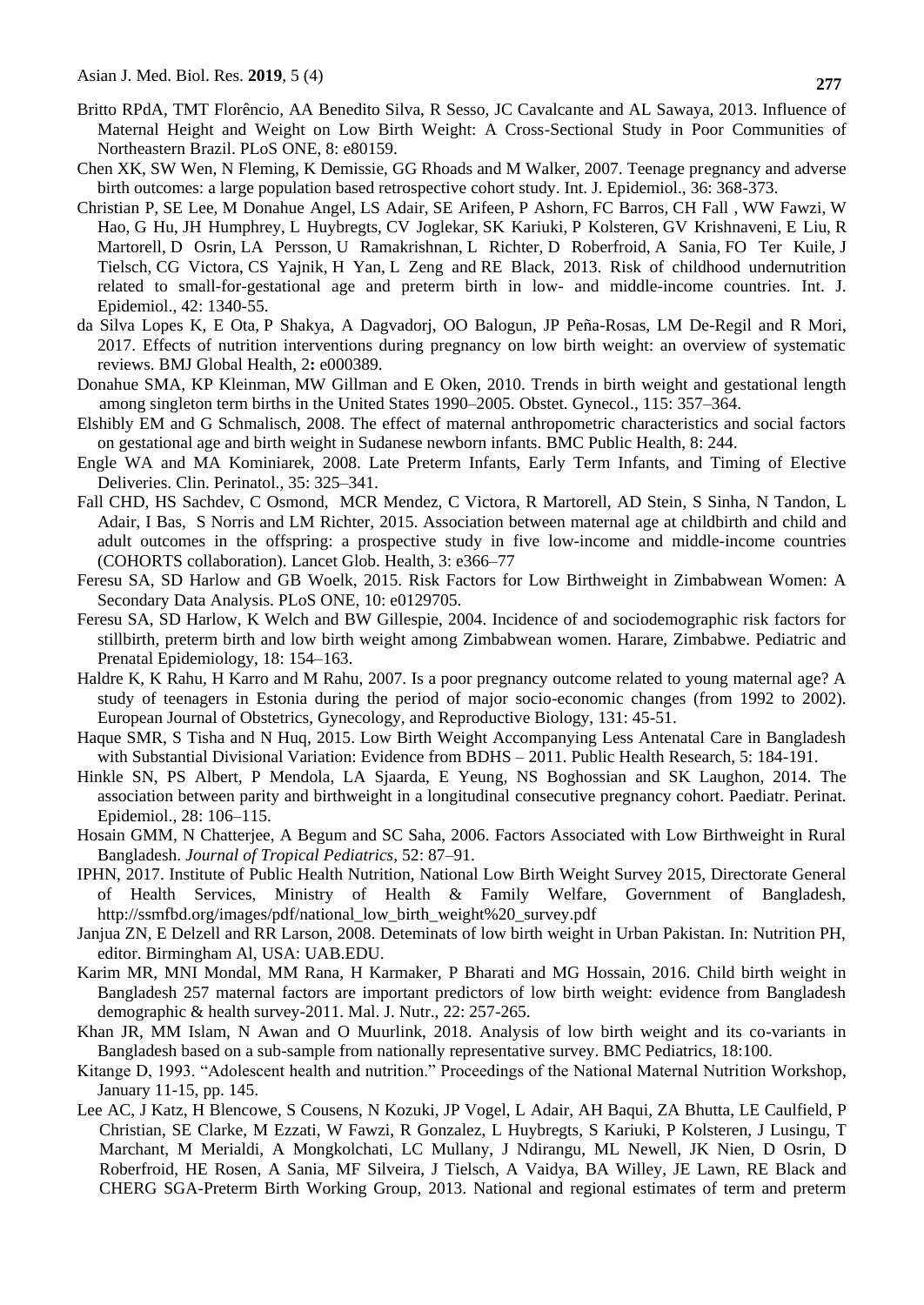babies born small for gestational age in 138 low-income and middle-income countries in 2010. Lancet Glob. Health, 1: e26-e36.

- Melve KK, R Skjaerven and N Oyen, 2002. Families with a perinatal death: is there an association between the loss and the birthweight of surviving siblings? Paediatr. Perinat. Ep., 16: 23–32.
- [Mohanty C,](https://www.ncbi.nlm.nih.gov/pubmed/?term=Mohanty%20C%5BAuthor%5D&cauthor=true&cauthor_uid=15980024) R [Prasad,](https://www.ncbi.nlm.nih.gov/pubmed/?term=Prasad%20R%5BAuthor%5D&cauthor=true&cauthor_uid=15980024) A [Srikanth Reddy,](https://www.ncbi.nlm.nih.gov/pubmed/?term=Srikanth%20Reddy%20A%5BAuthor%5D&cauthor=true&cauthor_uid=15980024) JK [Ghosh,](https://www.ncbi.nlm.nih.gov/pubmed/?term=Ghosh%20JK%5BAuthor%5D&cauthor=true&cauthor_uid=15980024) TB [Singh](https://www.ncbi.nlm.nih.gov/pubmed/?term=Singh%20TB%5BAuthor%5D&cauthor=true&cauthor_uid=15980024) and BK [Das,](https://www.ncbi.nlm.nih.gov/pubmed/?term=Das%20BK%5BAuthor%5D&cauthor=true&cauthor_uid=15980024) 2006. Maternal Anthropometry as Predictors of Low Birth Weight. [J. Trop. Pediatr.,](https://www.ncbi.nlm.nih.gov/pubmed/15980024) 52: 24-29.
- Pedersen CB, Y Sun, M Vestergaard, J Olsen and O Basso, 2007. Assessing fetal growth impairments based on family data as a tool for identifying high-risk babies. An example with neonatal mortality. BMC Pregnancy and Childbirth, 7: 28.
- Rahman MS, T Howlader, MS Masud and ML Rahman, 2016. Association of low-birth weight with malnutrition in children under five years in Bangladesh: do mother's education, socio-economic status, and birth interval matter? PLoS ONE, 11: e0157814.
- Ramakrishnan U, 2004. Nutrition and low birth weight: from research to practice. Am. J. Clin. Nutr., 79: 17–21.
- Sebayang SK, MJ Dibley, PJ Kelly, AV Shankar, AH Shankar and SUMMIT Study Group, 2012. Determinants of low birthweight, small-for-gestational-age and preterm birth in Lombok, Indonesia: analyses of the birth weight cohort of the SUMMIT trial. Trop. Med. Int. Health, 17: 938-950.
- Shah PS, 2010. Parity and low birth weight and preterm birth: a systematic review and meta-analyses. Acta Obstetricia et Gynecologica Scandinavica, 89: 862–875.
- Shahnawaz K, SK Choudhary, G Sarker, P Das, R Pal and L Kumar, 2014. Association between maternal sociodemographic factors and low birth weight newborn in a rural area of Bihar, India. South East Asia Journal of Public Health, 4: 30-34.
- Sharma SR, S Giri, U Timalsina, SS Bhandari, B Basyal, K Wagle and L Shrestha, 2015. Low birth weight at term and its determinants in a tertiary hospital of Nepal: a case-control study. PLoS ONE, 10: e0123962.
- Shirima CP and JL Kinabo, 2005. Nutritional status and birth outcomes of adolescent pregnant girls in Morogoro, Coast, and Dar es Salaam regions, Tanzania. Nutrition, 21:32-38.
- Silvestrin S, CH Silva, VN Hirakata, AA Goldani, PP Silveira and MZ Goldani, 2013. Maternal education level and low birth weight: a meta-analysis. J. Pediatr. (Rio J), 89: 339-345.
- Semba RD, S Pee, K Sun, M Sari, N Akhter and MW Bloem, 2008. Effect of paternal formal education on risk of child stunning in Indonesis and Bangladesh: a cross-sectional study. The Lancet, 371: 322-328.
- Subramanian SV, LK Ackerson, G Davey Smith and NA John, 2009. Association of maternal height with child mortality, anthropometric failure, and anemia in India. Jama, 301: 1691–701.
- Tabrizi FM and G Saraswathi, 2012. Maternal anthropometric measurements and other factors: relation with birth weight of neonates. Nutr. Res. Pract., 6: 132-137.
- UNICEF, 2004. United Nations Children's Fund, World Health Organization. Low birth weight: country, regional and global estimates. New York: UNICEF. [https://www.unicef.org/publications/files/low\\_](https://www.unicef.org/publications/files/low_birthweight_from_EY.pdf) [birthweight\\_from\\_EY.pdf.](https://www.unicef.org/publications/files/low_birthweight_from_EY.pdf)
- Veena SR, K Kumaran, MN Swarnagowri, MN Jayakumar, SD Leary, CE Stein, VA Cox and CH Fall, 2004. Intergenerational effects on size at birth in South India. Paediatr. Perinat. Epidemiol., 18: 361-370.
- Voigt M, G Heineck and V Hesse, 2004. The relationship between maternal characteristics, birth weight and pre-term delivery: evidence from Germany at the end of the 20th century. Econ. Hum. Biol., 2: 265-280.
- Walden RV, SC Taylor, NI Hansen, WK Poole, BJ Stoll, D [Abuelo](https://www.ncbi.nlm.nih.gov/pubmed/?term=Abuelo%20D%5BAuthor%5D&cauthor=true&cauthor_uid=17984212) and BR [Vohr,](https://www.ncbi.nlm.nih.gov/pubmed/?term=Vohr%20BR%5BAuthor%5D&cauthor=true&cauthor_uid=17984212) 2007. Major congenital anomalies place extremely low birth weight infants at higher risk for poor growth and developmental outcomes. Pediatrics, 120: e1512-9.
- Wasunna A and K Mohammed, 2002. Low birthweight babies: sociodemographic and obstetric characteristics of adolescent mothers at Kenyatta National Hospital, Nairobi. East. Afr. Med. J., 79: 543-546.
- WHO, 1992. International statistical classification of diseases and related health problems. 10 Revision. Geneva: World Health Organization.
- WHO, 1995. Physical status: the use and interpretation of anthropometry. Technical report series 854. Geneva: World Health Organisation, p. 854.
- WHO, 2014. World Health Assembly WHA Global Nutrition Targets 2025; Low birth weight policy brief, Geneva: World Health Organisation; 2014. (http://www.who.int/nutrition/topics/globaltargets [lowbirthweight\\_policybrief.pdf\)](http://www.who.int/nutrition/topics/globaltargets_lowbirthweight_policybrief.pdf).
- Yasmeen S and E Azim, 2011. Status of low birth weight at a tertiary level hospital in Bangladesh for a selected period of time. South East Asia Journal of Public Health. 1: 24-27.